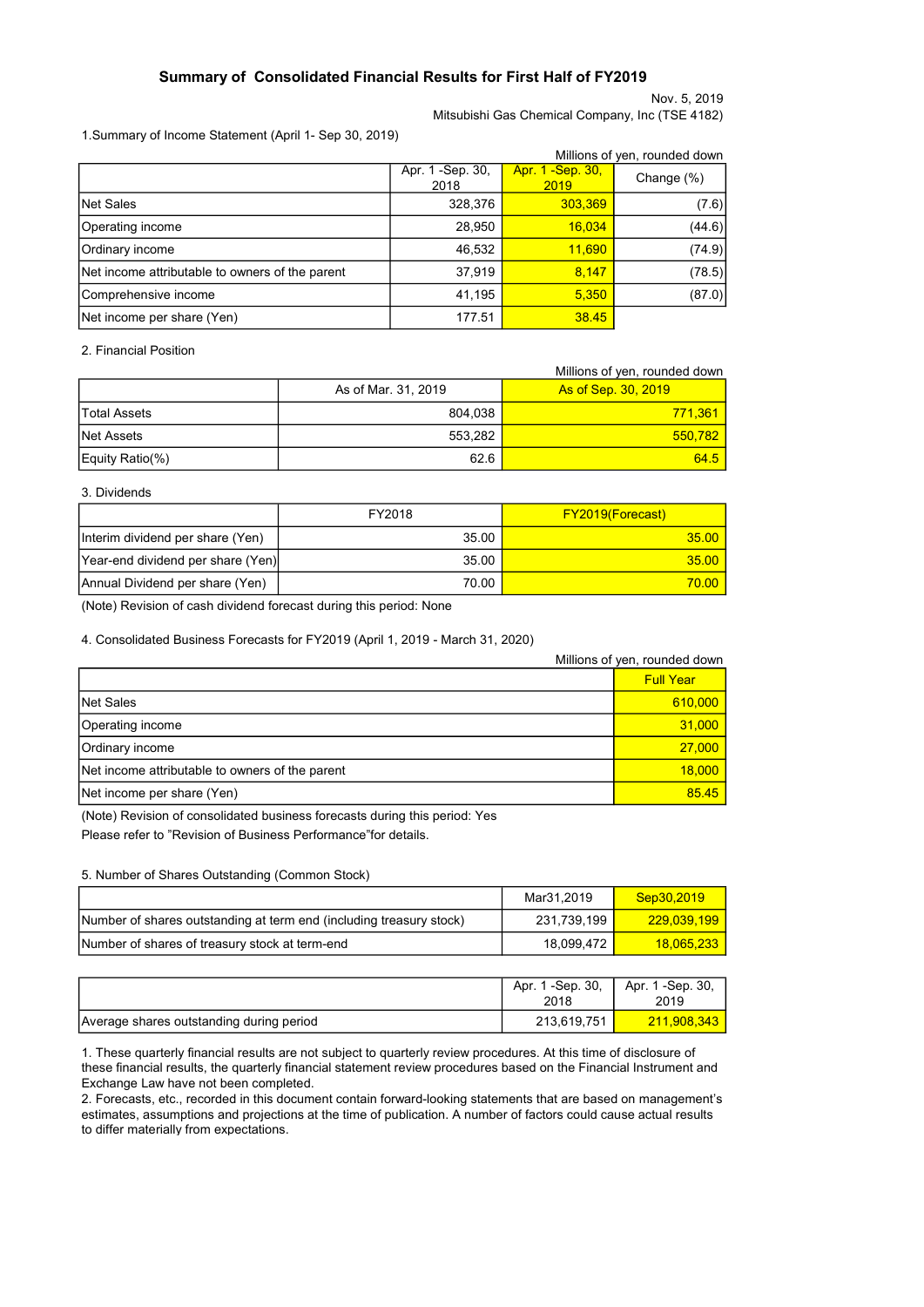# Consolidated Financial Statements

## 1. Consolidated Balance Sheets

|                                           |                     | (Millions of yen, rounded down) |
|-------------------------------------------|---------------------|---------------------------------|
|                                           | As of Mar. 31, 2019 | As of Sep. 30, 2019             |
| <b>ASSETS</b>                             |                     |                                 |
| <b>Current assets</b>                     |                     |                                 |
| Cash and deposits                         | 91,130              | 82,444                          |
| Trade notes and accounts receivable       | 155,507             | 144,657                         |
| Short-term investments securities         | 23                  | 89                              |
| Merchandise and finished goods            | 67,681              | 63,628                          |
| Work in progress                          | 13,308              | 12,789                          |
| Raw materials and supplies                | 38,262              | 36,651                          |
| Other                                     | 13,965              | 12,680                          |
| Allowance for doubtful accounts           | (1,033)             | (1,003)                         |
| <b>Total current assets</b>               | 378,845             | 351,937                         |
| <b>Noncurrent assets</b>                  |                     |                                 |
| Property, plant and equipment             |                     |                                 |
| Buildings and structures, net             | 81,630              | 84,307                          |
| Machinery, equipment and vehicles, net    | 78,700              | 80,664                          |
| Other, net                                | 68,161              | 74,702                          |
| Total property, plant and equipment       | 228,492             | 239,674                         |
| Intangible assets                         |                     |                                 |
| Goodwill                                  | 3,841               | 5,493                           |
| Other                                     | 4,772               | 5,381                           |
| <b>Total intangible assets</b>            | 8,614               | 10,875                          |
| <b>Investments and other assets</b>       |                     |                                 |
| Investment securities                     | 177,011             | 156,466                         |
| Other                                     | 11,617              | 12,934                          |
| Allowance for doubtful accounts           | (543)               | (527)                           |
| <b>Total investments and other assets</b> | 188,086             | 168,874                         |
| <b>Total noncurrent assets</b>            | 425,193             | 419,423                         |
| <b>Total assets</b>                       | 804,038             | 771,361                         |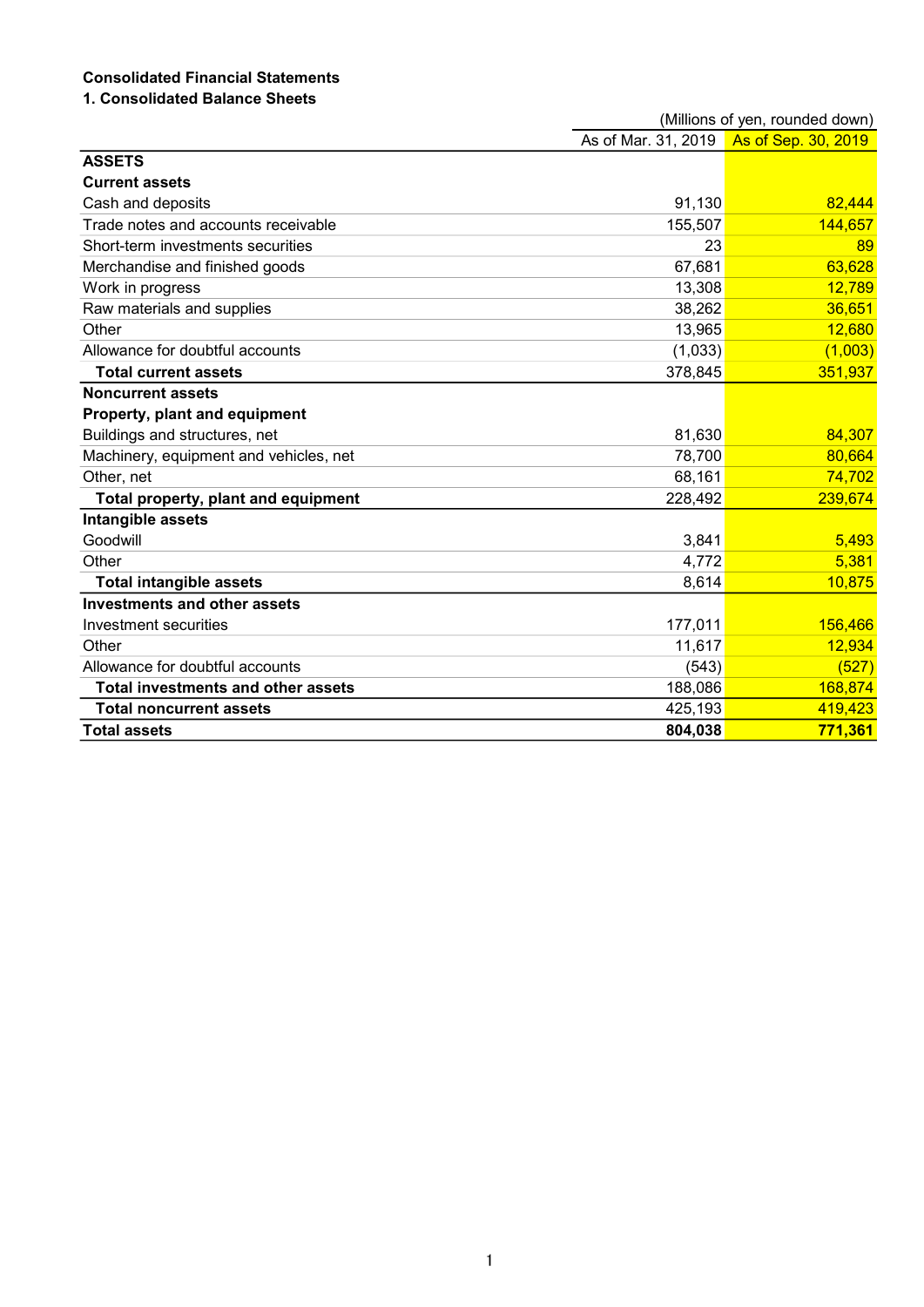## Consolidated Balance Sheets (continued)

|                                                       |                     | (Millions of yen, rounded down) |
|-------------------------------------------------------|---------------------|---------------------------------|
|                                                       | As of Mar. 31, 2019 | As of Sep. 30, 2019             |
| <b>LIABILITIES</b>                                    |                     |                                 |
| <b>Current liabilities</b>                            |                     |                                 |
| Trade notes and accounts payable                      | 80,089              | 67,803                          |
| Short-term loans payable                              | 58,749              | 48,448                          |
| Income taxes payable                                  | 3,439               | 3,096                           |
| Provision                                             | 6,213               | 5,968                           |
| Asset retirement obligations                          | 113                 | 54                              |
| Other                                                 | 39,814              | 31,394                          |
| <b>Total current liabilities</b>                      | 188,420             | 156,766                         |
| <b>Noncurrent liabilities</b>                         |                     |                                 |
| Bonds payable                                         | 10,000              | 10,000                          |
| Long-term loans payable                               | 26,615              | 26,130                          |
| Provision                                             | 4,169               | 4,261                           |
| Projected benefit obligations                         | 5,247               | 5,727                           |
| Asset retirement obligations                          | 2,324               | 3,508                           |
| Other                                                 | 13,978              | 14,183                          |
| <b>Total noncurrent liabilities</b>                   | 62,336              | 63,811                          |
| <b>Total liabilities</b>                              | 250,756             | 220,578                         |
| <b>NET ASSETS</b>                                     |                     |                                 |
| Shareholders' equity                                  |                     |                                 |
| Capital stock                                         | 41,970              | 41,970                          |
| Capital surplus                                       | 34,298              | 34,248                          |
| Retained earnings                                     | 439,080             | 438,089                         |
| Treasury stock                                        | (19,930)            | (20, 612)                       |
| <b>Total shareholders' equity</b>                     | 495,418             | 493,695                         |
| Accumulated other comprehensive income                |                     |                                 |
| Valuation difference on available-for-sale securities | 13,023              | 11,163                          |
| Deferred gains or losses on hedges                    | 1                   | (1)                             |
| Revaluation reserve for land                          | 222                 | 184                             |
| Foreign currency translation adjustment               | (6, 327)            | (7, 482)                        |
| Remeasurements of defined benefit plans               | 623                 | 219                             |
| Total accumulated other comprehensive                 | 7,542               | 4,083                           |
| Non controlling interest                              | 50,321              | 53,004                          |
| <b>Total net assets</b>                               | 553,282             | 550,782                         |
| <b>Total liabilities and net assets</b>               | 804,038             | 771,361                         |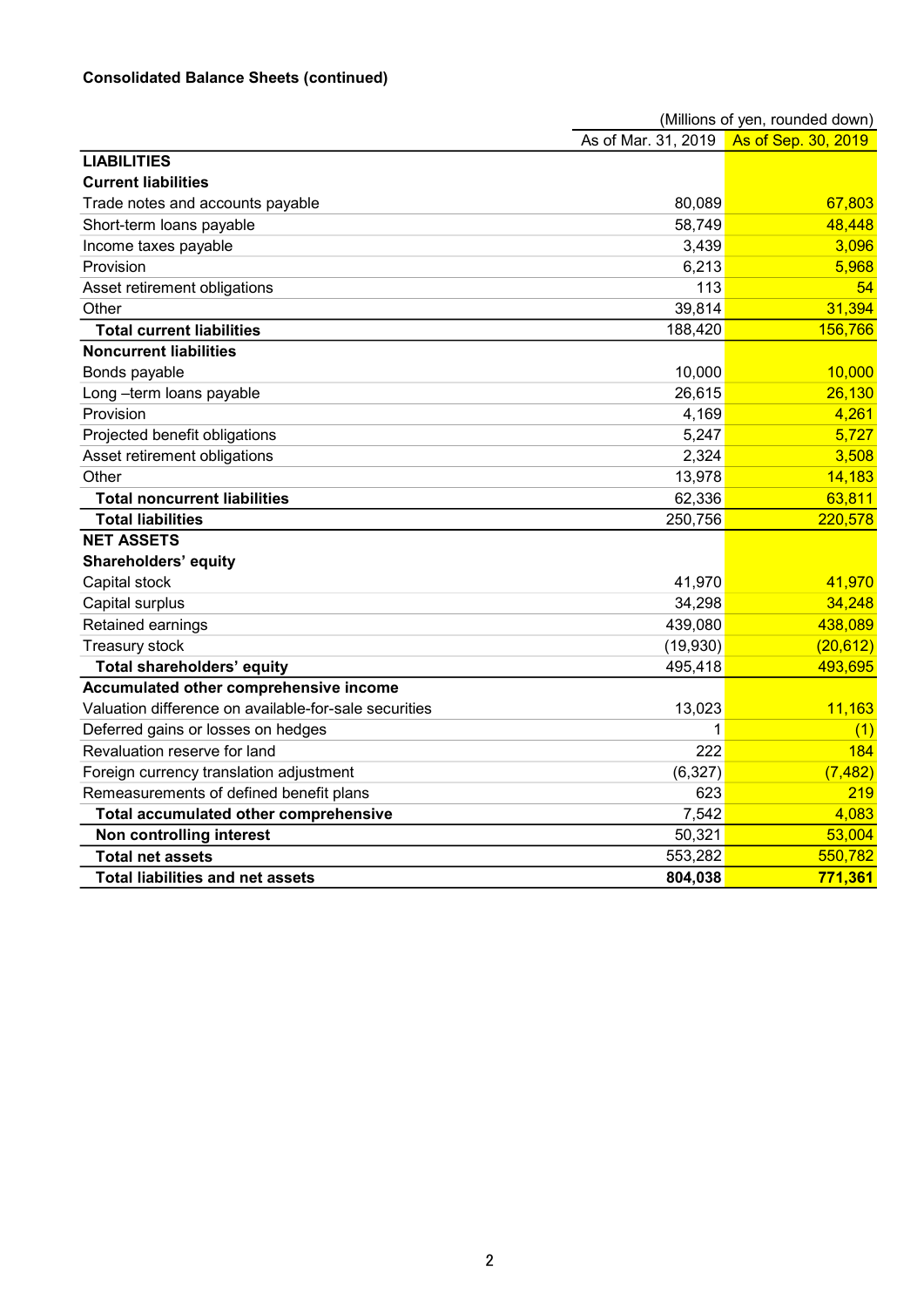## 2. Consolidated Statements of Income

|                                                             |                  | (Millions of yen, rounded down) |
|-------------------------------------------------------------|------------------|---------------------------------|
|                                                             | Apr. 1 -Sep. 30, | Apr. 1 - Sep. 30,               |
|                                                             | 2018             | 2019                            |
| Net sales                                                   | 328,376          | 303,369                         |
| Cost of sales                                               | 252,451          | 239,632                         |
| Gross profit                                                | 75,925           | 63,737                          |
| Selling, general and administrative expenses                | 46,974           | 47,702                          |
| Operating income                                            | 28,950           | 16,034                          |
| Non-operating income                                        |                  |                                 |
| Interest income                                             | 286              | 291                             |
| Dividend income                                             | 1,509            | 1,646                           |
| Equity in earnings of affiliates                            | 17,270           |                                 |
| Other                                                       | 1,711            | 2,178                           |
| Total non-operating income                                  | 20,777           | 4,116                           |
| <b>Non-operating expenses</b>                               |                  |                                 |
| Interest expense                                            | 545              | 473                             |
| Personnel expenses for seconded employees                   | 897              | 804                             |
| Rent expenses                                               | 791              | 764                             |
| Share of loss of entities accounted for using equity method |                  | 3,865                           |
| Other                                                       | 961              | 2,553                           |
| Total non-operating expenses                                | 3,195            | 8,460                           |
| Ordinary income                                             | 46,532           | 11,690                          |
| <b>Extraordinary income</b>                                 |                  |                                 |
| Gain on sales of investment securities                      | 859              | 1,501                           |
| Gain on step acquisitions                                   |                  | 1,016                           |
| Compensation received                                       |                  | 564                             |
| Gain on sales of non-current assets                         | 714              |                                 |
| Total extraordinary income                                  | 1,573            | 3,082                           |
| <b>Extraordinary losses</b>                                 |                  |                                 |
| Loss on accident                                            |                  | 187                             |
| Loss on disposal of non-current assets                      |                  | 174                             |
| Provision for loss on guarantees                            | 631              |                                 |
| Loss on valuation of investment securities                  | 374              |                                 |
| Total extraordinary losses                                  | 1,005            | 362                             |
| Income before income taxes, etc.                            | 47,101           | 14,411                          |
| Income taxes, etc.                                          | 7,129            | 4,508                           |
| Net income                                                  | 39,971           | 9,902                           |
| Net income attributable to non-controlling interests        | 2,052            | 1,754                           |
| Net income attributable to owners of the parent             | 37,919           | 8,147                           |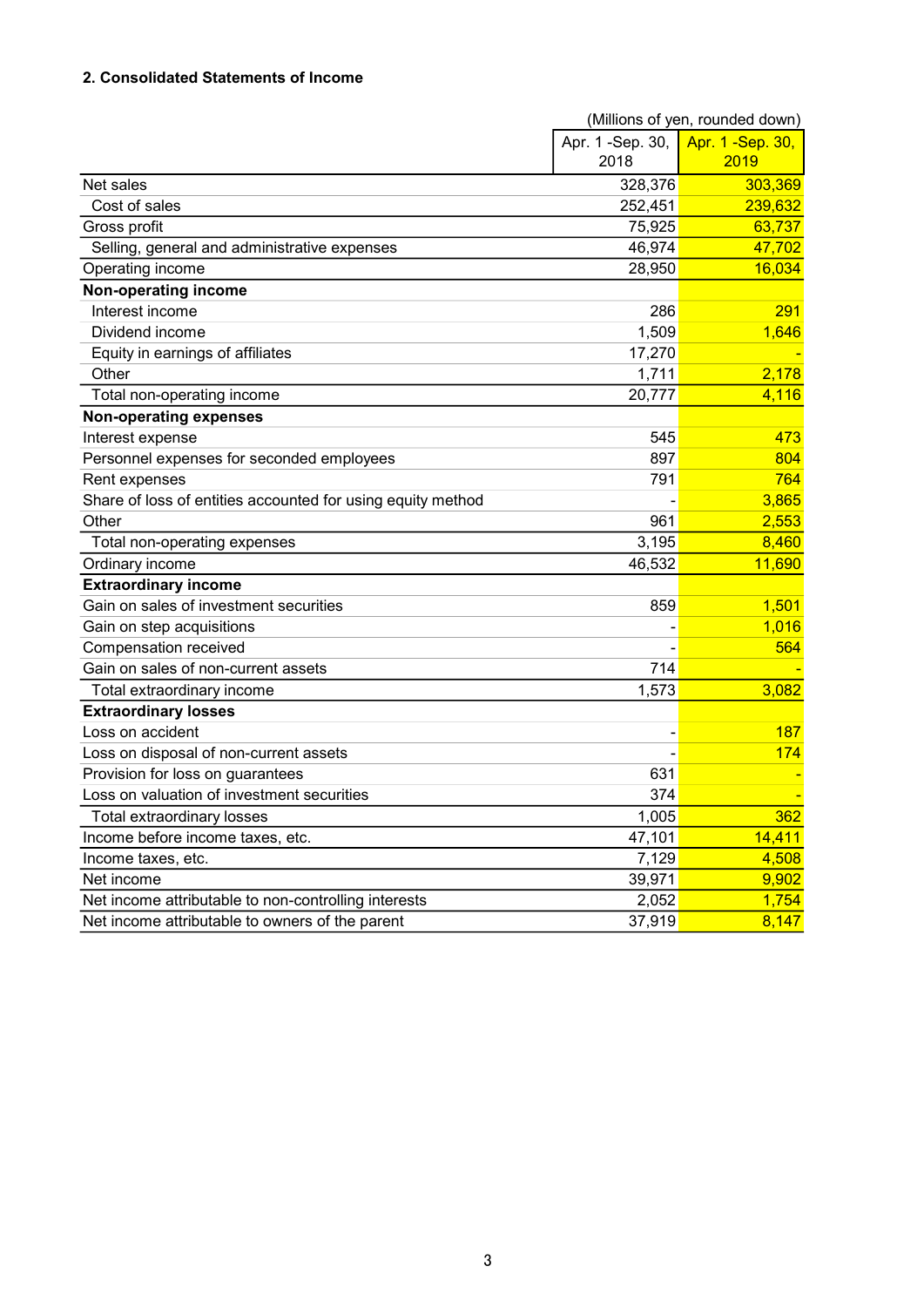### (Consolidated Statements of Comprehensive Income)

|                                                                                     |                           | (Millions of yen, rounded down) |
|-------------------------------------------------------------------------------------|---------------------------|---------------------------------|
|                                                                                     | Apr. 1 - Sep. 30,<br>2018 | Apr. 1 - Sep. 30,<br>2019       |
| Net income                                                                          | 39.971                    | 9.902                           |
| Other comprehensive Income                                                          |                           |                                 |
| Valuation difference on available-for-sale securities                               | (322)                     | (1,796)                         |
| Deferred gains or losses on hedges                                                  | (12)                      | (3)                             |
| Foreign currency statements translation adjustment                                  | (1, 324)                  | (3,858)                         |
| Remeasurements of defined benefit plans                                             | (284)                     | (181)                           |
| Share of other comprehensive income of associates accounted for using equity method | 3,168                     | 1,287                           |
| Total other comprehensive Income                                                    | 1,224                     | (4, 552)                        |
| Comprehensive income                                                                | 41,195                    | 5,350                           |
| Comprehensive income attributable to owners of the parent                           | 40,182                    | 4,743                           |
| Comprehensive income attributable to non-controlling interests                      | 1,012                     | 607                             |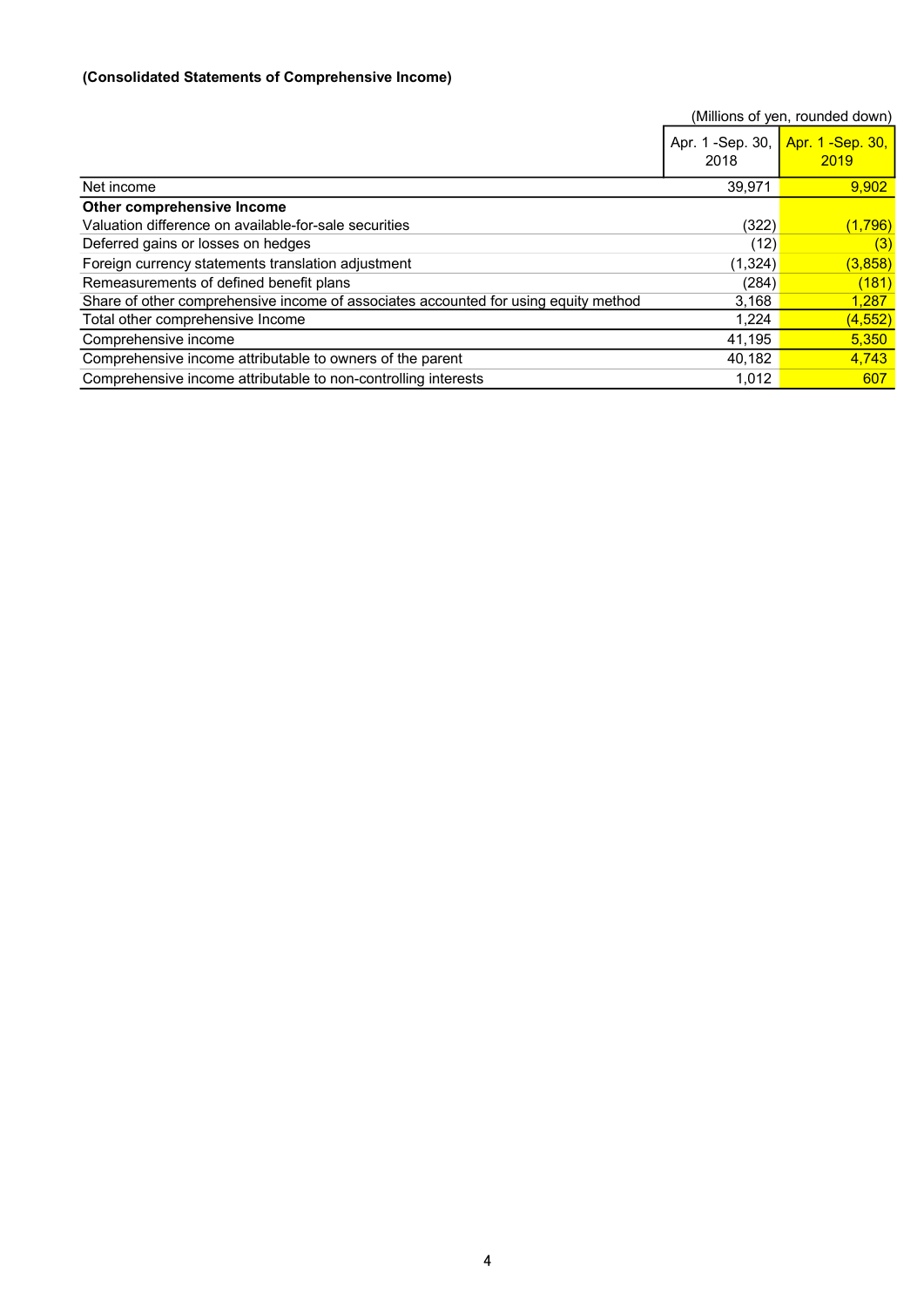#### 3.Segment Information

|                         |                                    |                              |         |                           |         |                              |        | (Billions of yen, rounded down)                                                             |           |        |        |            |             |       |  |  |  |
|-------------------------|------------------------------------|------------------------------|---------|---------------------------|---------|------------------------------|--------|---------------------------------------------------------------------------------------------|-----------|--------|--------|------------|-------------|-------|--|--|--|
|                         |                                    |                              | FY 2018 |                           | FY 2019 |                              |        | FY2018                                                                                      | FY 2019   |        |        |            |             |       |  |  |  |
|                         |                                    |                              | 1H      |                           | 1H      | Change                       |        | <b>Full Year</b>                                                                            | Full Year |        |        |            |             |       |  |  |  |
|                         |                                    |                              |         |                           |         |                              |        | Result                                                                                      | Forecast  |        |        |            |             |       |  |  |  |
| Net sales               |                                    |                              |         | 328.3                     | 303.3   | (25.0)                       |        | 648.9                                                                                       |           | 610.0  |        |            |             |       |  |  |  |
|                         |                                    |                              |         |                           |         | <b>Natural Gas Chemicals</b> |        | 92.5                                                                                        | 79.1      | (13.4) |        | 188.3      |             | 158.4 |  |  |  |
|                         | <b>Aromatic Chemicals</b>          |                              |         | 107.3                     | 103.1   | (4.1)                        |        | 211.7                                                                                       |           | 200.3  |        |            |             |       |  |  |  |
|                         | Specialty Chemicals                |                              |         | 106.1                     | 99.4    | (6.6)                        |        | 205.7                                                                                       |           | 206.4  |        |            |             |       |  |  |  |
|                         | Information and Advanced Materials |                              |         | 27.1                      | 26.2    | (0.9)                        |        | 51.9                                                                                        |           | 52.0   |        |            |             |       |  |  |  |
|                         | Other and Adjustment               |                              |         | (4.8)                     | (4.6)   | (0.2)                        |        | (8.7)                                                                                       |           | (7.3)  |        |            |             |       |  |  |  |
| Operating income (loss) |                                    |                              |         | 28.9                      | 16.0    | (12.9)                       |        | 41.3                                                                                        |           | 31.0   |        |            |             |       |  |  |  |
|                         | <b>Natural Gas Chemicals</b>       |                              |         | 3.2                       | (0.5)   | (3.8)                        |        | 3.3                                                                                         |           | 1.7    |        |            |             |       |  |  |  |
|                         | <b>Aromatic Chemicals</b>          |                              |         | 10.1                      | 7.7     | (2.3)                        |        | 14.6                                                                                        |           | 13.3   |        |            |             |       |  |  |  |
|                         | <b>Specialty Chemicals</b>         |                              |         | 14.1                      | 8.0     | (6.1)                        |        | 21.2                                                                                        |           | 14.8   |        |            |             |       |  |  |  |
|                         | Information and Advanced Materials |                              |         | 2.5                       | 2.0     | (0.4)                        |        | 3.9                                                                                         |           | 3.7    |        |            |             |       |  |  |  |
|                         | Other and Adjustment               |                              |         | (1.1)                     | (1.2)   |                              | (0)    | (1.8)                                                                                       |           | (2.7)  |        |            |             |       |  |  |  |
| Non-operating profit    |                                    |                              |         | 17.5                      | (4.3)   | (21.9)                       |        | 27.8                                                                                        |           | (4.0)  |        |            |             |       |  |  |  |
| Ordinary income         |                                    |                              |         | 46.5                      | 11.6    | (34.8)                       |        | 69.1                                                                                        |           | 27.0   |        |            |             |       |  |  |  |
|                         |                                    | <b>Natural Gas Chemicals</b> |         | 15.7                      | (6.4)   | (22.1)                       |        | 22.6                                                                                        |           | (4.7)  |        |            |             |       |  |  |  |
|                         | <b>Aromatic Chemicals</b>          |                              |         | 9.7                       | 7.3     | (2.3)                        |        | 13.9                                                                                        |           | 12.7   |        |            |             |       |  |  |  |
|                         | <b>Specialty Chemicals</b>         |                              |         | 9.4<br>17.8<br>2.3<br>3.0 |         | (8.4)                        |        | 28.2                                                                                        |           | 17.5   |        |            |             |       |  |  |  |
|                         | Information and Advanced Materials |                              |         |                           |         | (0.6)                        |        | 4.4                                                                                         |           | 3.8    |        |            |             |       |  |  |  |
|                         | Other and Adjustment               |                              |         | 0.1                       | (1.0)   | (1.1)                        |        | (0.1)                                                                                       |           | (2.4)  |        |            |             |       |  |  |  |
|                         |                                    |                              |         |                           |         |                              |        |                                                                                             |           |        |        |            |             |       |  |  |  |
| 4. Other Information 1  |                                    |                              |         |                           |         |                              |        |                                                                                             |           |        |        |            |             |       |  |  |  |
|                         |                                    |                              | FY2015  | FY2016                    |         | FY2017                       | FY2018 | FY2019<br>Forecast                                                                          |           |        |        |            |             |       |  |  |  |
|                         | Investments                        | Full year                    | 30.5    | 35.0                      |         | 30.9                         | 39.2   | 48.0                                                                                        |           |        |        |            |             |       |  |  |  |
|                         | (Billions of yen)                  | 1H                           | 14.9    | 13.7                      |         | 13.9                         | 18.6   | 22.4                                                                                        |           |        |        |            |             |       |  |  |  |
|                         | Depreciation & amortization        | Full year                    | 26.7    | 25.6                      |         | 27.0                         | 27.4   | 29.0                                                                                        |           |        |        |            |             |       |  |  |  |
|                         | (Billions of yen)                  | 1H                           | 13.1    | 12.2                      |         | 13.1                         | 13.5   | 14.4                                                                                        |           |        |        |            |             |       |  |  |  |
|                         | R&D expenditures                   | Full year                    | 18.9    | 19.2                      |         | 18.9                         | 18.6   | 20.0                                                                                        |           |        |        |            |             |       |  |  |  |
|                         | (Billions of yen)                  | 1H                           | 9.2     | 9.6                       |         | 9.5                          | 9.1    |                                                                                             | 9.4       |        |        |            |             |       |  |  |  |
|                         | Number of Staff                    | Year-end                     | 8,176   | 8,034                     |         | 8,009                        | 8,276  | 9,000                                                                                       |           |        |        |            |             |       |  |  |  |
|                         | ROA (Ordinary income)              |                              | 5.9%    | 8.4%                      |         | 10.6%                        | 8.7%   | 3.4%                                                                                        |           |        |        |            |             |       |  |  |  |
|                         | ROE (Net income)                   |                              | 9.0%    | 12.0%                     |         | 13.6%                        | 11.3%  | 3.6%                                                                                        |           |        |        |            |             |       |  |  |  |
|                         |                                    |                              |         |                           |         |                              |        |                                                                                             |           |        |        |            |             |       |  |  |  |
| 5. Other Information 2  |                                    |                              |         |                           |         |                              |        |                                                                                             |           |        |        |            |             |       |  |  |  |
|                         |                                    | FY2015                       |         |                           | FY2016  |                              |        | FY2017                                                                                      |           |        | FY2018 |            | FY2019      |       |  |  |  |
|                         |                                    | Result                       |         |                           | Result  |                              |        | Result                                                                                      |           |        | Result | Result     | Forecast    |       |  |  |  |
|                         |                                    |                              |         |                           |         |                              |        | First half Second half First half Second half First half Second half First half Second half |           |        |        | First half | Second half |       |  |  |  |

#### 4.Other Information 1

|                             |           | FY2015 | FY2016 | FY2017 | FY2018 | FY2019<br>Forecast |
|-----------------------------|-----------|--------|--------|--------|--------|--------------------|
| Investments                 | Full year | 30.5   | 35.0   | 30.9   | 39.2   | 48.0               |
| (Billions of yen)           | 1H        | 14.9   | 13.7   | 13.9   | 18.6   | 22.4               |
| Depreciation & amortization | Full year | 26.7   | 25.6   | 27.0   | 27.4   | 29.0               |
| (Billions of yen)           | 1H        | 13.1   | 12.2   | 13.1   | 13.5   | 14.4               |
| R&D expenditures            | Full year | 18.9   | 19.2   | 18.9   | 18.6   | 20.0               |
| (Billions of yen)           | 1H        | 9.2    | 9.6    | 9.5    | 9.1    | 9.4                |
| Number of Staff             | Year-end  | 8.176  | 8.034  | 8.009  | 8.276  | 9.000              |
| ROA (Ordinary income)       |           | 5.9%   | 8.4%   | 10.6%  | 8.7%   | 3.4%               |
| ROE (Net income)            |           | 9.0%   | 12.0%  | 13.6%  | 11.3%  | 3.6%               |

#### 5.Other Information 2

|                 | vor-operating pront                            |              |              | 11.0         | (4.0)        | (21.5)       | 21.0               | (4.0)        |              |              |              |
|-----------------|------------------------------------------------|--------------|--------------|--------------|--------------|--------------|--------------------|--------------|--------------|--------------|--------------|
| Ordinary income |                                                |              |              | 46.5         | 11.6         | (34.8)       | 69.1               | 27.0         |              |              |              |
|                 | Natural Gas Chemicals                          |              |              | 15.7         | (6.4)        | (22.1)       | 22.6               | (4.7)        |              |              |              |
|                 | <b>Aromatic Chemicals</b>                      |              |              | 9.7          | 7.3          | (2.3)        | 13.9               | 12.7         |              |              |              |
|                 | <b>Specialty Chemicals</b>                     |              |              | 17.8         | 9.4          | (8.4)        | 28.2               | 17.5         |              |              |              |
|                 | Information and Advanced Materials             |              |              | 3.0          | 2.3          | (0.6)        | 4.4                | 3.8          |              |              |              |
|                 | Other and Adjustment                           |              |              | 0.1          | (1.0)        | (1.1)        | (0.1)              | (2.4)        |              |              |              |
|                 |                                                |              |              |              |              |              |                    |              |              |              |              |
|                 | 4. Other Information 1                         |              |              |              |              |              |                    |              |              |              |              |
|                 |                                                |              | FY2015       | FY2016       | FY2017       | FY2018       | FY2019<br>Forecast |              |              |              |              |
|                 | Investments                                    | Full year    | 30.5         | 35.0         | 30.9         | 39.2         | 48.0               |              |              |              |              |
|                 | (Billions of yen)                              | 1H           | 14.9         | 13.7         | 13.9         | 18.6         | 22.4               |              |              |              |              |
|                 | Depreciation & amortization                    | Full year    | 26.7         | 25.6         | 27.0         | 27.4         | 29.0               |              |              |              |              |
|                 | (Billions of yen)                              | 1H           | 13.1         | 12.2         | 13.1         | 13.5         | 14.4               |              |              |              |              |
|                 | R&D expenditures                               | Full year    | 18.9         | 19.2         | 18.9         | 18.6         | 20.0               |              |              |              |              |
|                 | (Billions of yen)                              | 1H           | 9.2          | 9.6          | 9.5          | 9.1          | 9.4                |              |              |              |              |
|                 | Number of Staff                                | Year-end     | 8,176        | 8,034        | 8,009        | 8,276        | 9,000              |              |              |              |              |
|                 | ROA (Ordinary income)                          |              | 5.9%         | 8.4%         | 10.6%        | 8.7%         | 3.4%               |              |              |              |              |
|                 | ROE (Net income)                               |              | 9.0%         | 12.0%        | 13.6%        | 11.3%        | 3.6%               |              |              |              |              |
|                 |                                                |              |              |              |              |              |                    |              |              |              |              |
|                 | 5. Other Information 2                         |              |              |              |              |              |                    |              |              |              |              |
|                 |                                                | FY2015       |              |              | FY2016       |              | FY2017             | FY2018       |              |              | FY2019       |
|                 |                                                | Result       |              |              | Result       |              | Result             | Result       |              | Result       | Forecast     |
|                 |                                                | First half   | Second halt  | First half   | Second half  | First half   | Second half        | First half   | Second half  | First half   | Second half  |
|                 | Exchange Rate<br>(JPY/USD, Average)            | 122          | 118          | 105          | 112          | 111          | 111                | 110          | 112          | 109          | 105          |
|                 | Exchange Rate<br>(JPY/EUR, Average)            | 135          | 130          | 118          | 119          | 126          | 133                | 130          | 127          | 121          | 120          |
|                 | crude oil (Dubai)<br>(USD/BBL)                 | 56           | 36           | 43           | 51           | 50           | 62                 | 73           | 65           | 64           | 60           |
|                 | Methanol (USD/MT, Asian<br>average spot price) | 301          | 230          | 230          | 327          | 296          | 381                | 408          | 335          | 277          | 270          |
|                 | Mixed Xylene<br>(USD/MT)                       | 740          | 630          | 660          | 680          | 650          | 725                | 845          | 730          | 704          | 705          |
|                 | <b>Bisphenol A</b>                             | 950          | 850          | 1,000        | 1,000        | 1,100        | 1,200              | 1,600        | 1,200        | 1,000        | 1,000        |
|                 |                                                |              |              | $\sim$ 1,200 | $\sim$ 1,400 | ~1,300       | $\sim$ 1,700       | $\sim$ 1,900 | ~1,800       | ~1,450       | ~1,300       |
|                 | $(USD/MT)^*$                                   | $\sim$ 1,500 | $\sim$ 1,100 |              |              |              |                    |              |              |              |              |
|                 | Polycarbonate                                  | 2,100        | 2,000        | 2,200        | 2,400        | 2,500        | 2,900              | 2,700        | 2,100        | 1,900        | 1,850        |
|                 | $(USD/MT)^*$                                   | $\sim$ 2,650 | $\sim$ 2,400 | $\sim$ 2,500 | $\sim$ 2,800 | $\sim$ 2,900 | $\sim$ 3,900       | $\sim$ 3,800 | $\sim$ 2,800 | $\sim$ 2,250 | $\sim$ 2,100 |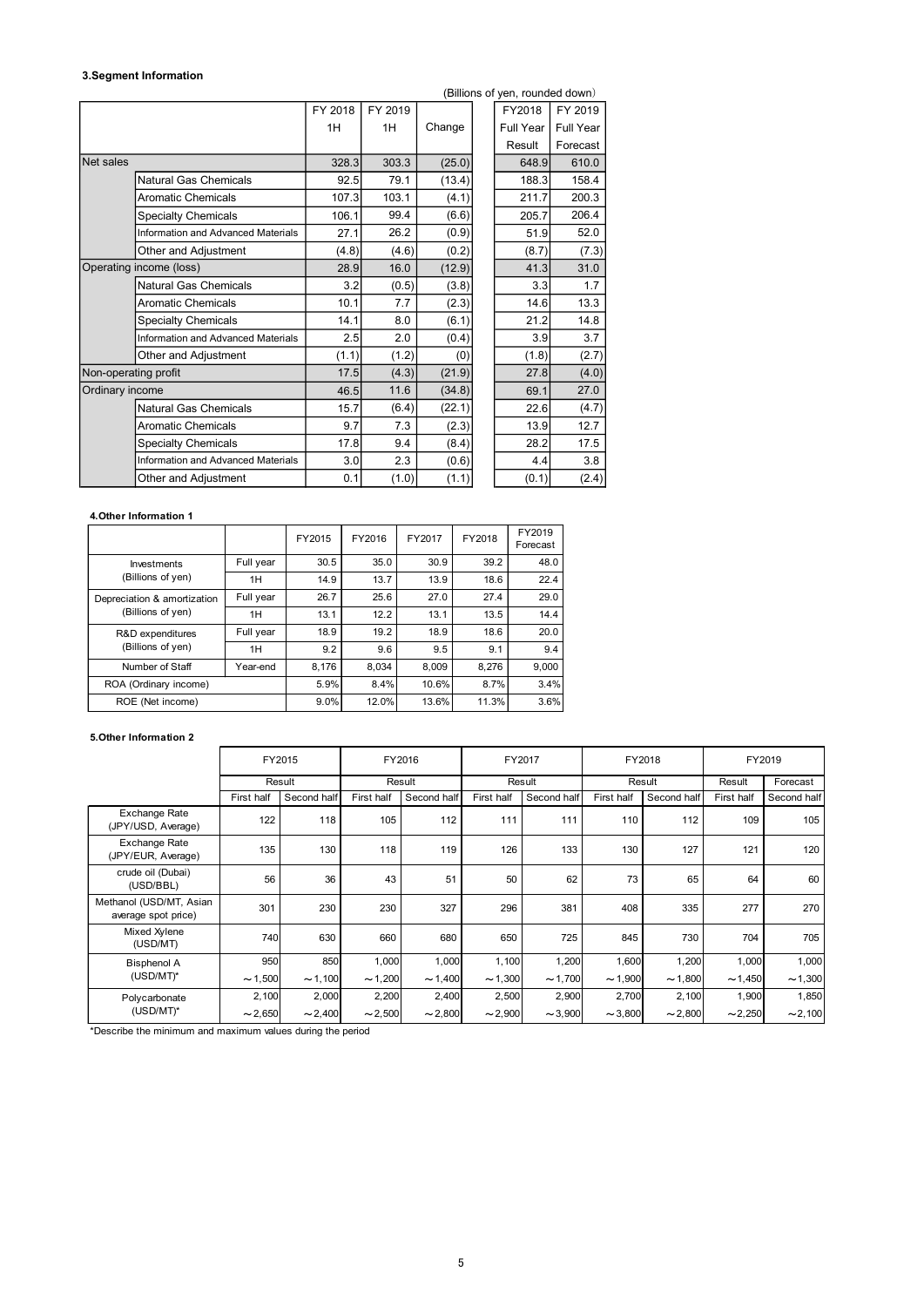### **Qualitative Information**

|                                      |             |                  | (Billions of yen) |
|--------------------------------------|-------------|------------------|-------------------|
|                                      | FY2018 / 1H | <b>FY2019/1H</b> | Change            |
| Net sales                            | 328.3       | 303.3            | (25.0)            |
| Operating income                     | 28.9        | 16.0             | (12.9)            |
| Ordinary income                      | 46.5        | 11.6             | (34.8)            |
| Net income attributable to owners of | 37.9        | 8.1              |                   |
| the parent                           |             |                  | (29.7)            |

# **Consolidated Business Results for This Period Overview of Results**

During the first half of the fiscal year ending March 2020 (April 1 - September 30, 2019), the world economy slowly recovered overall. However, there was also a looming sense of uncertainty due to heightening tension between the United States and China over trade issues and growing concerns about the impact of China's decelerating economic growth, the unclear outlook regarding a Brexit deal, and volatility in financial and capital markets. The Japanese economy saw gradual overall recovery, including continued improvement in employment, despite ongoing stagnation in some areas, particularly exports.

The management environment of the MGC Group remained challenging, as market prices of such key products as methanol, polycarbonates, purified isophthalic acid and other general-purpose products remained sluggish.

The MGC Group's net sales decreased year on year, reflecting the decline in market prices for methanol, polycarbonates and other products.

Group operating income also fell year on year, despite an increase in the sales volume of special polycarbonates and specialty aromatic chemical products, due to significant drops in market prices for such products as polycarbonates, purified isophthalic acid and methanol, which were high in the same period of the previous fiscal year.

Ordinary income also decreased, due to the fall in operating income as well as a significant deterioration in equity in earnings (losses) of affiliated companies related to overseas methanol producing companies. As described below, this reflected one-off costs recorded at a joint venture in Saudi Arabia.

As previously announced, from the first quarter onward, MGC's Consolidated Financial Statements reflect the impact of the decreased ratio of equity held by Japan Saudi Arabia Methanol Co., Inc. (JSMC), an equity method affiliate, in the Saudi Methanol Company (AR-RAZI) and amortization costs associated with cash to be paid as consideration for the continuation of the joint venture status of AR-RAZI. MGC also recorded one-off costs totaling ¥7.8 billion, including loss related to the sale of shares of AR-RAZI as well as additional tax-related expenses. The aforementioned factors are included in equity in losses of affiliates.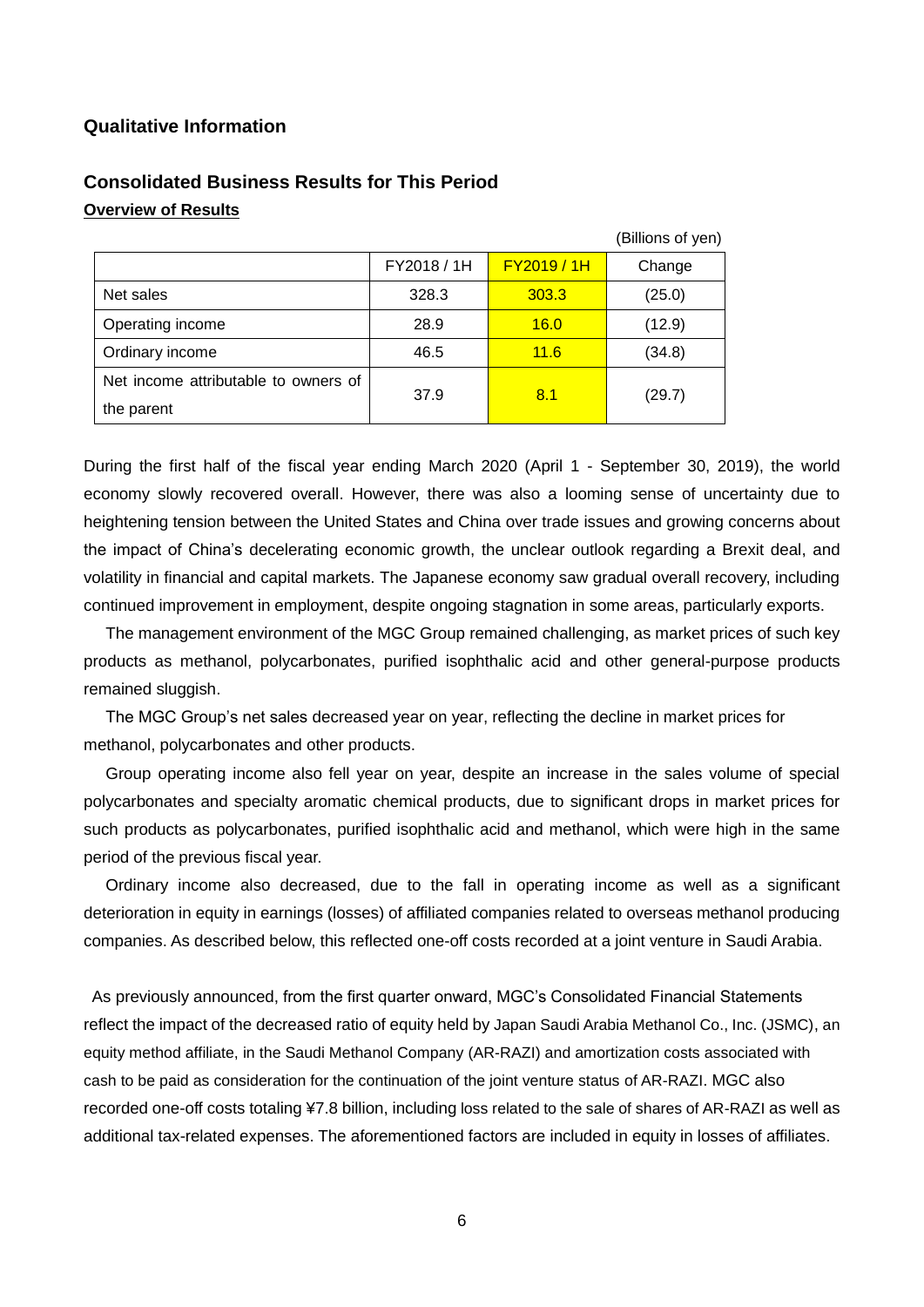### **Results by Business Segment**

### **Natural Gas Chemicals**

|                  |             |                  | (Billions of yen) |
|------------------|-------------|------------------|-------------------|
|                  | FY2018 / 1H | <b>FY2019/1H</b> | Change            |
| Sales            | 88.1        | 75.3             | (12.8)            |
| Operating income | 3.2         | (0.5)            | (3.8)             |
| Ordinary income  | 15.7        | (6.4)            | (22.1)            |

The methanol business saw decreases in both net sales and earnings due to a decrease in market prices compared with the same period of the previous year.

Methanol and ammonia-based chemicals posted decreased earnings due to lower market prices of MMA-based products and neopentyl glycol.

Crude oil and other energy sources achieved a year-on-year improvement in results, thanks in part to higher crude oil sales volume.

### **Aromatic Chemicals**

|                  |             |                  | (Billions of yen) |
|------------------|-------------|------------------|-------------------|
|                  | FY2018 / 1H | <b>FY2019/1H</b> | Change            |
| Sales            | 107.1       | 102.8            | (4.2)             |
| Operating income | 10.1        | 77               | (2.3)             |
| Ordinary income  | 9.7         | 7.3              | (2.3)             |

Specialty aromatic chemical products posted increases in net sales and earnings from the same period of the previous fiscal year, due in part to growing sales volume of meta-xylenediamine and aromatic aldehydes.

General-purpose aromatic chemical products suffered decreases in net sales and earnings compared with the same period of the previous fiscal year. Negative factors included significantly lower market prices of purified isophthalic acid.

Foamed plastics suffered a year-on-year decline in earnings, primarily due to weak demand and a rise in fixed costs associated with the construction of production systems to meet new demand.